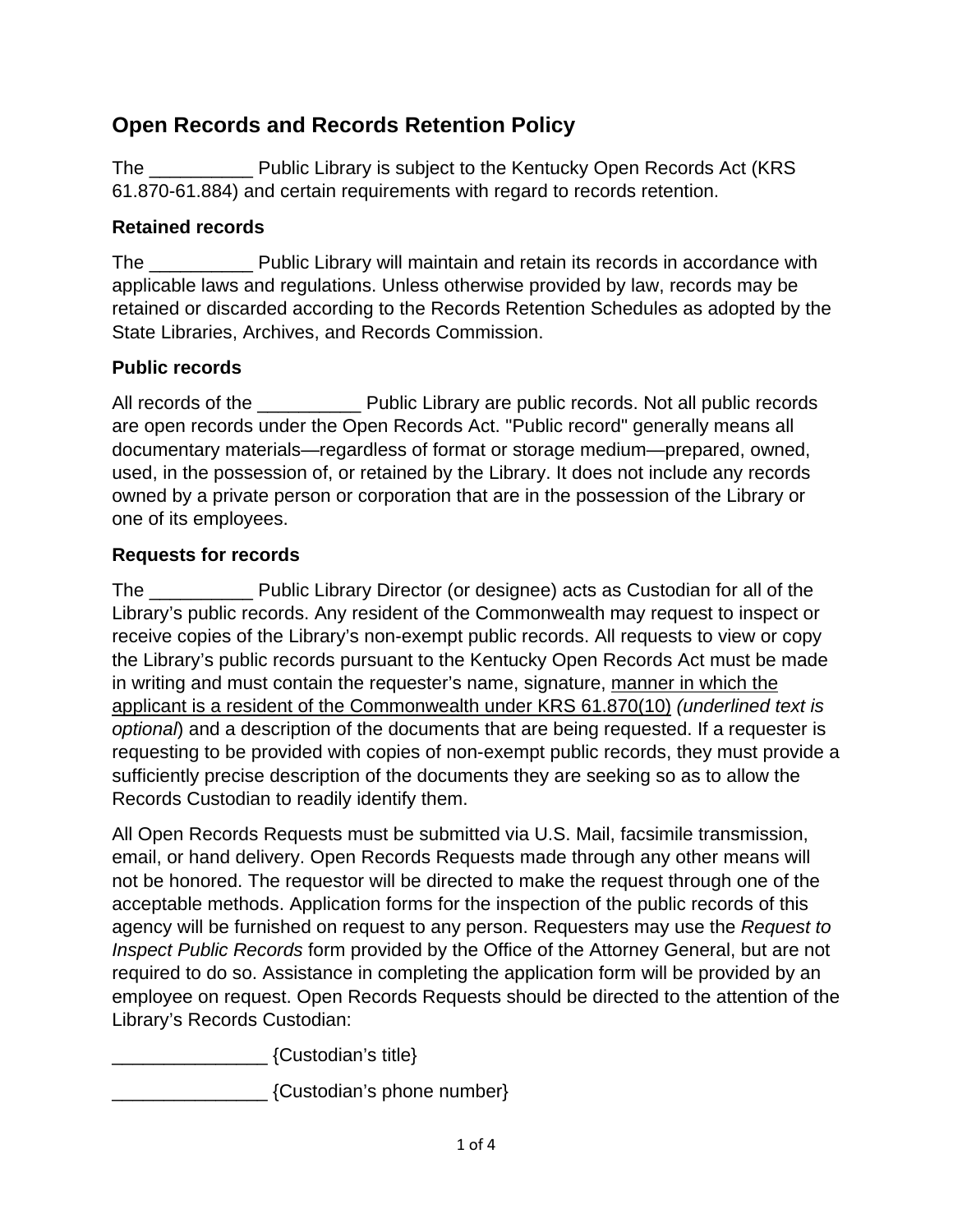Mailed requests must be addressed to:

{Name of library}

{Title of custodian}

{Library mailing address}

Requests may be delivered in person to:

{Library principal office address}

Requests may also be delivered by fax to \_\_\_\_\_\_\_\_\_\_\_{Custodian's fax number} or emailed to \_\_\_\_\_\_\_\_\_\_\_\_\_\_\_\_\_{Custodian's email for receiving requests}.

#### **Response**

The\_\_\_\_\_\_\_\_\_\_ Public Library has five business days (excepting Saturdays, Sundays, and legal holidays) in which to respond to an Open Records Request. This time begins to run the next business day after the request is received.

The response to an Open Record Request may: (1) grant the request, (2) deny the request, (3) explain that there will be a delay in responding to the request; or any combination thereof. To the extent a request is granted, the response will provide a timeframe when the requested non-exempt public documents may be inspected in person, or will inform the requester of the applicable copying charge and postage fee required to be paid before copies of the non-exempt public documents may be provided. To the extent a request is denied, the response will provide a statement of the specific exception authorizing the withholding of the record and a brief explanation of how the exception applies to the record withheld. To the extent the full response to a request is delayed, the initial response will give a detailed explanation of the cause for any delay and an estimate of when a complete response may be expected.

#### **On-site examination of records**

To the extent a request is granted, individuals requesting to review records will be allowed to schedule a time to conduct on-site inspection of non-exempt public records during the regular office hours of the **Example 20 Public Library – 9am to 5pm, Monday** through Friday. An on-site inspection may be required by the Library if the request is not precise in nature or if the requester resides or maintains his or her principal place of business within **Example 20 County.** Public records must be inspected in the location set by the Library. During their inspection, a requester may copy non-exempt public records (at their own cost), but may not remove, alter or add to documents provided for review. The Library is responsible for protecting the security of public records in its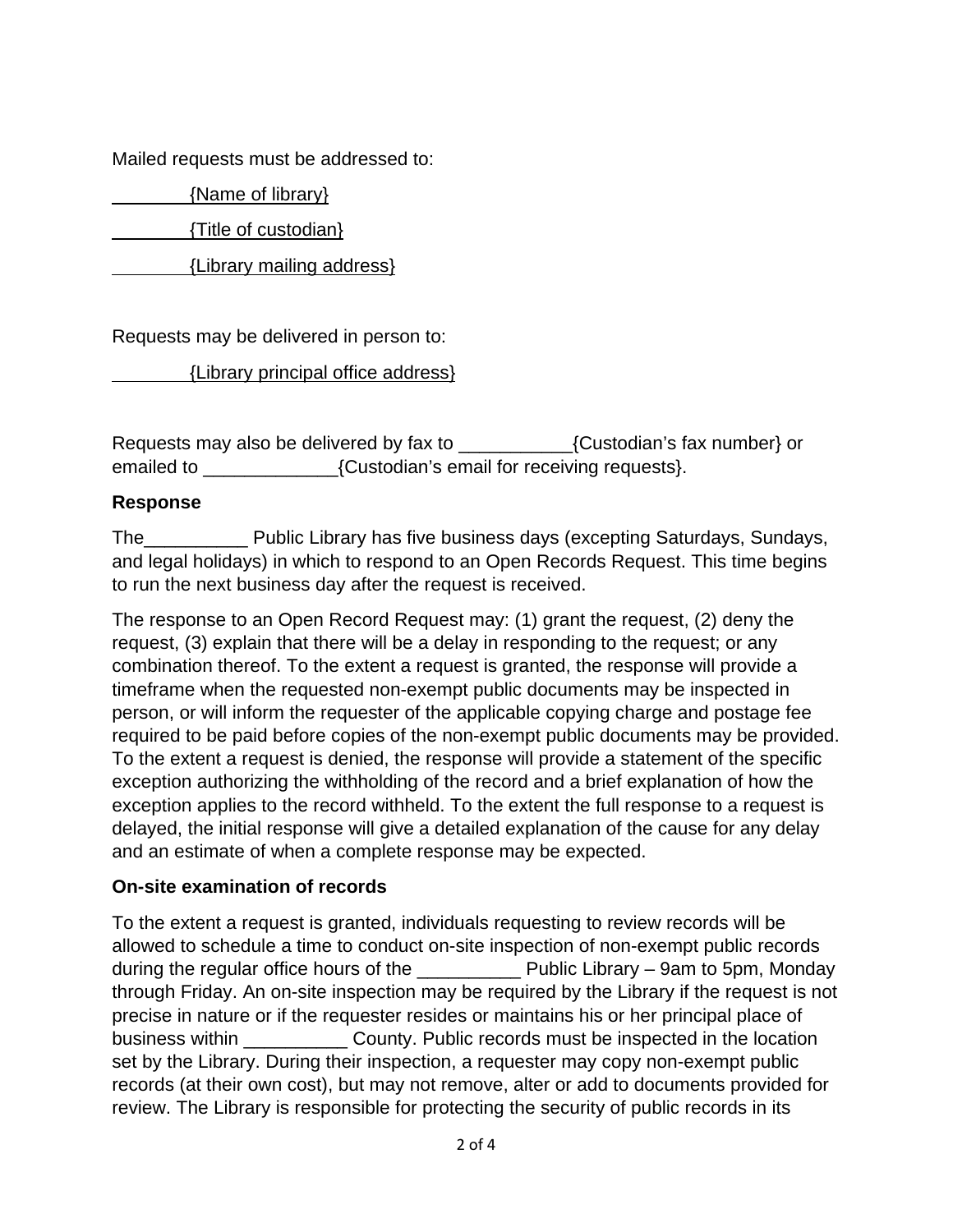custody, and may require that a staff member be present during any inspection or copying of its public records.

# **Copies**

To the extent a request is granted, copies of the responsive non-exempt public records requested may be provided at a cost of \$0.10 per page, along with any applicable postage costs, all of which must be pre-paid by the requester. Requests for specialized or non-standard copies (e.g. color or oversized copies) will be provided at the cost incurred by the Library to produce them. Copies of nonwritten records (photographs, maps, etc.) shall be furnished on request, on payment of a charge equal to the actual cost of producing copies of such records by the most economic process not likely to damage or alter the record. The **Example 20 Public Library may also recover costs** associated with staff time expended in responding to a request made for a commercial purpose. Non-public or exempt information may be redacted as appropriate from copies of otherwise non-exempt public records provided.

# **Denial of request**

Certain public records are exempt from inspection under the Open Records Act. Circulation and Library use records for individual patrons are exempt from inspection, and requests to inspect or receive copies of these records will be denied, as will a request to inspect or receive copies of any other records which either are not public or which are exempt under the Act. Under certain circumstances, the Library may find that a request would create an unreasonable burden to comply with, and may deny such a request for that reason. Requests that the Library believes are intended to disrupt its essential functions will also be denied. Reasons that a request may be deemed unduly burdensome for compliance, or which may be disruptive to the Library may include time and expense involved in retrieving and duplicating the records, or in the type and nature of the request. To the extent a request is denied, the response will provide a statement of the specific exception authorizing the withholding of the record and a brief explanation of how the exception applies to the record withheld.

# **Destruction of Records**

The library destroys documents regularly as a part of its record retention schedule. Once a document has been retained for a sufficient time to satisfy its retention cycle, it is subject to destruction at any time. The Library's Records Custodian ensures that the schedule of retention and destruction of records is maintained.

A Records Destruction Certificate will be completed and filed with the Kentucky Department for Libraries and Archives' Division of Archives and Records Management whenever documents are destroyed according to the retention schedule.

# **Additional Information**